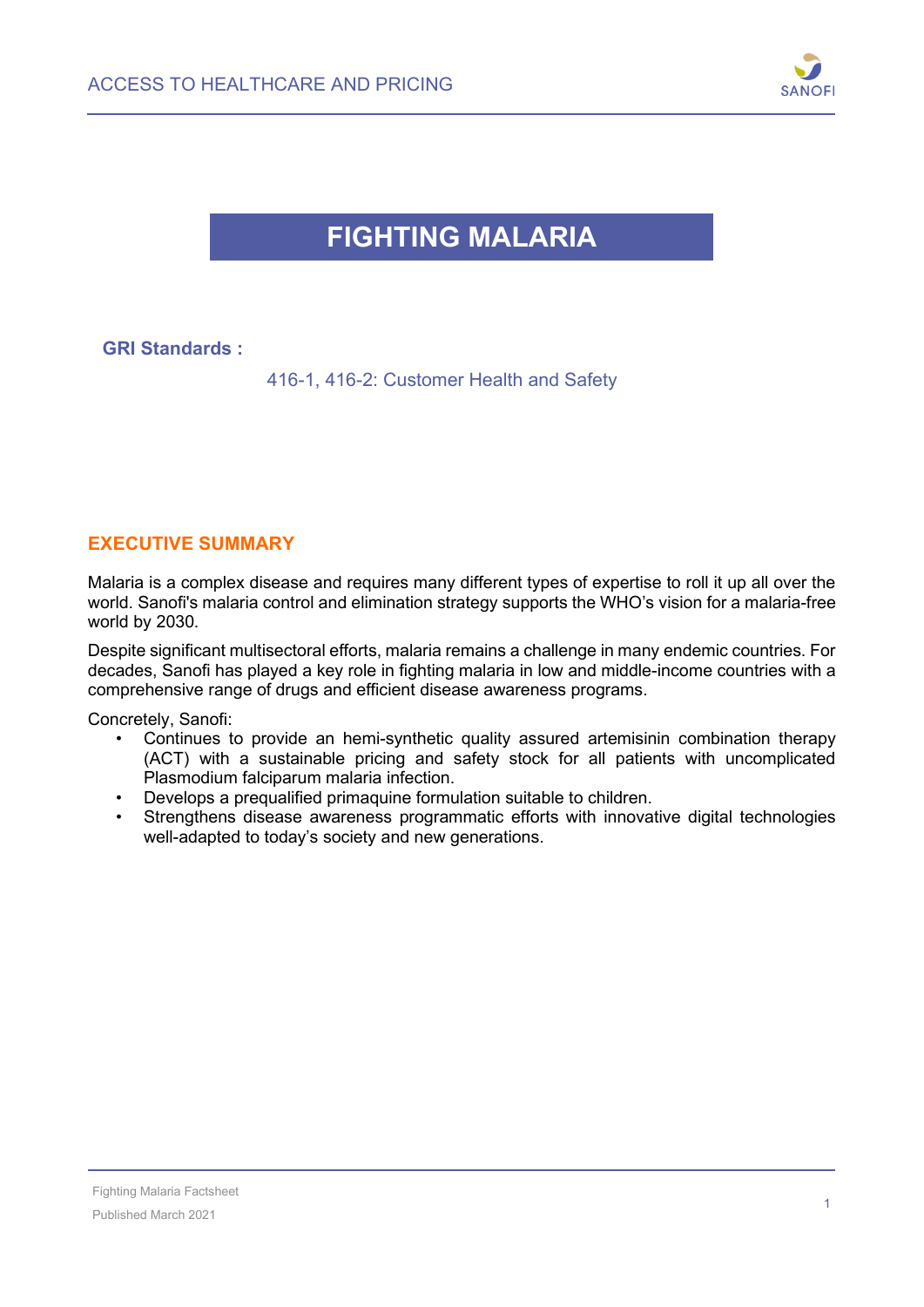# **TABLE OF CONTENTS**

| 3.1. ASAQ Winthrop®, an affordable, high-quality anti-malarial medicine 5 |
|---------------------------------------------------------------------------|
|                                                                           |
|                                                                           |
|                                                                           |
|                                                                           |

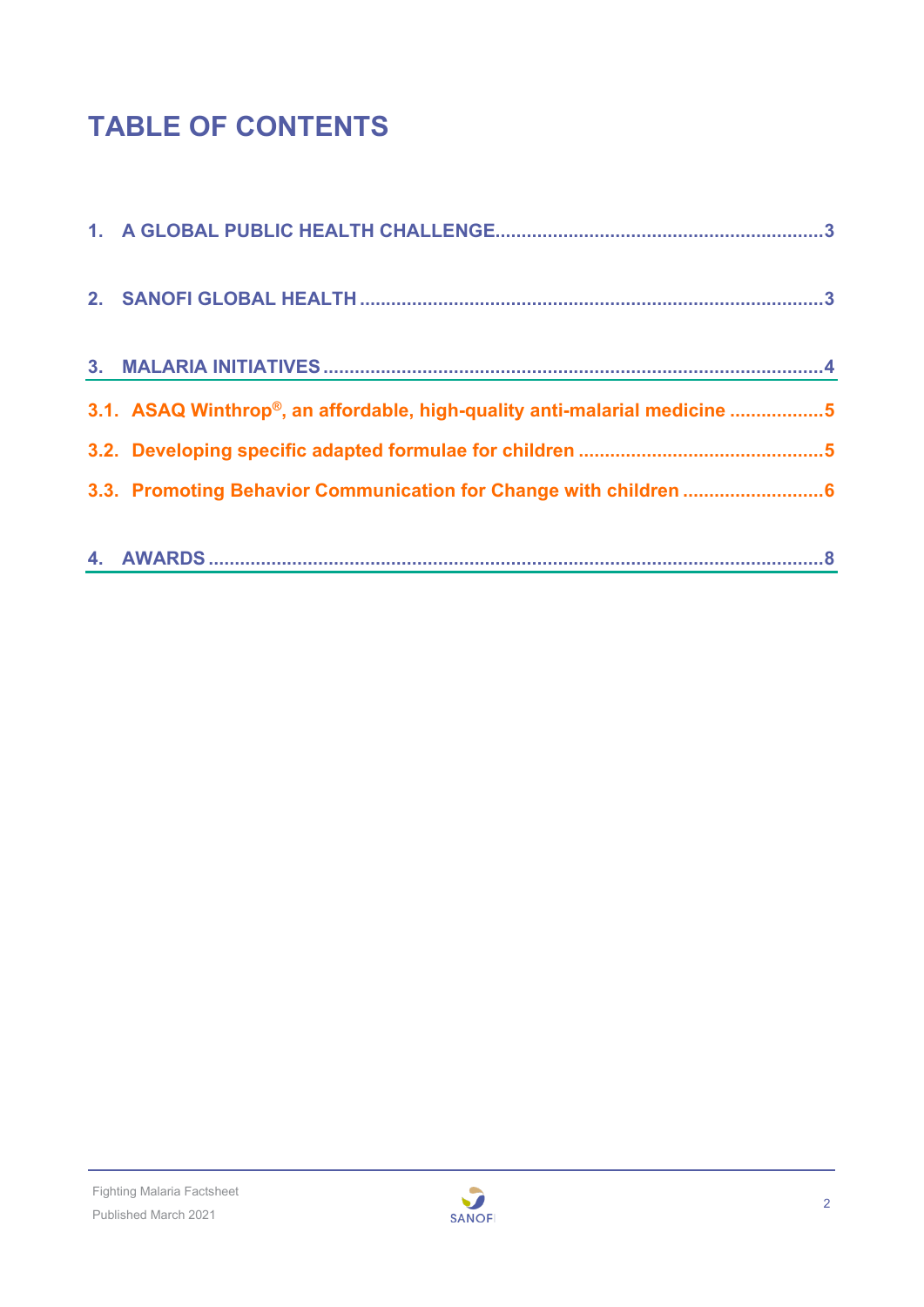## <span id="page-2-0"></span>**1. A GLOBAL PUBLIC HEALTH CHALLENGE**

Malaria is a parasitic disease transmitted to humans through the bite of the *Anopheles* mosquito. The *Plasmodium* parasite colonizes and destroys red blood cells, causing malaria attacks with the sudden onset of fever, fatigue, headache, shivering, vomiting, etc. Attacks may be very serious, leading to severe anemia, convulsions, coma, permanent damage, and even death.

In the last 15 years, unprecedented resources have been committed to improving the coverage of preventive and curative interventions among malaria-affected communities. The R&D community has studied malaria in depth as a disease, its causes, its disease processes, its transmission, and the interventions that are needed to prevent and treat it. This has brought tremendous positive results. Malaria case incidence (i.e. cases per 1000 population at risk) reduced from 80 in 2000 to 58 in 2015 and 57 in 2019 globally. Between 2000 and 2015, global malaria case incidence declined by 27%, and between 2015 and 2019 it declined by less than 2%, indicating a slowing of the rate of decline since 2015. [1](#page-2-2)

In 2019, there were an estimated 229 million malaria cases in 87 malaria endemic countries, declining from 238 million in 2000. The global tally of malaria deaths reached 409 000 deaths. In 2019, twenty-nine countries accounted for 95% of malaria cases globally. Nigeria (27%), the Democratic Republic of the Congo (12%), Uganda (5%), Mozambique (4%) and Niger (3%) accounted for about 51% of all cases globally.The pace of progress must be greatly accelerated if the global malaria targets are to be reached and many challenges threaten continued progress. They include emerging parasite resistance to antimalarial medicines, mosquito resistance to insecticides and unmet financial needs.

The COVID-19 pandemic has been a wake-up call showing why we must build stronger front-line health systems, capable of better protecting citizens and delivering healthy lives. The next pandemic disease may already be in circulation and could, if emerging in a malaria endemic region, quickly overwhelm the health services there and spread around the world – especially if it is a disease which, unlike Covid-19, affects children and young people in particular. It is essential that investments in malaria programmes are sustained in order to continue to strengthen this frontline defence in the face of existing and new diseases, to reduce the burden on already strained health systems and to save lives and protect futures from the tragic consequences of endemic disease.The malaria response is at a cross-roads and the global health community urgently needs to find another approach, resulting in a boost in funding for malaria programs, expanded access to effective interventions, especially for children and underserved populations, and investment in the research and development of new tools, as defined in 2015 by the World Health Assembly in the WHO Global Technical Strategy for Malaria, a 15-year malaria framework for all countries working to control and eliminate malaria.<sup>[2](#page-2-3)</sup> Those ambitious but attainable goals for 2030 require speeding up innovation and intensifying partnerships. In 2019, the Global Fund called on the world to step up the fight against HIV, tuberculosis and malaria. The Global Fund released an Investment Case and launched the Sixth Replenishment, succeeding to raise US\$14 billion to help save 16 million lives, avert 234 million infections, and help the world get back on track to end these three diseases.

Malaria stakeholders must continue working together to eliminate malaria for good.

## <span id="page-2-1"></span>**2. SANOFI GLOBAL HEALTH**

Sanofi Global Health is dedicated to conduct, in collaboration with its partners, initiatives for the most vulnerable populations in low and middle-income countries, to provide sustainable solutions to unmet

<span id="page-2-2"></span><sup>1</sup> World Malaria report 2020



<span id="page-2-3"></span><sup>&</sup>lt;sup>2</sup> WHO Malaria draft global technical strategy post 2015: [http://apps.who.int/gb/ebwha/pdf\\_files/WHA68/A68\\_28](http://apps.who.int/gb/ebwha/pdf_files/WHA68/A68_28-en.pdf?ua=1)-en.pdf?ua=1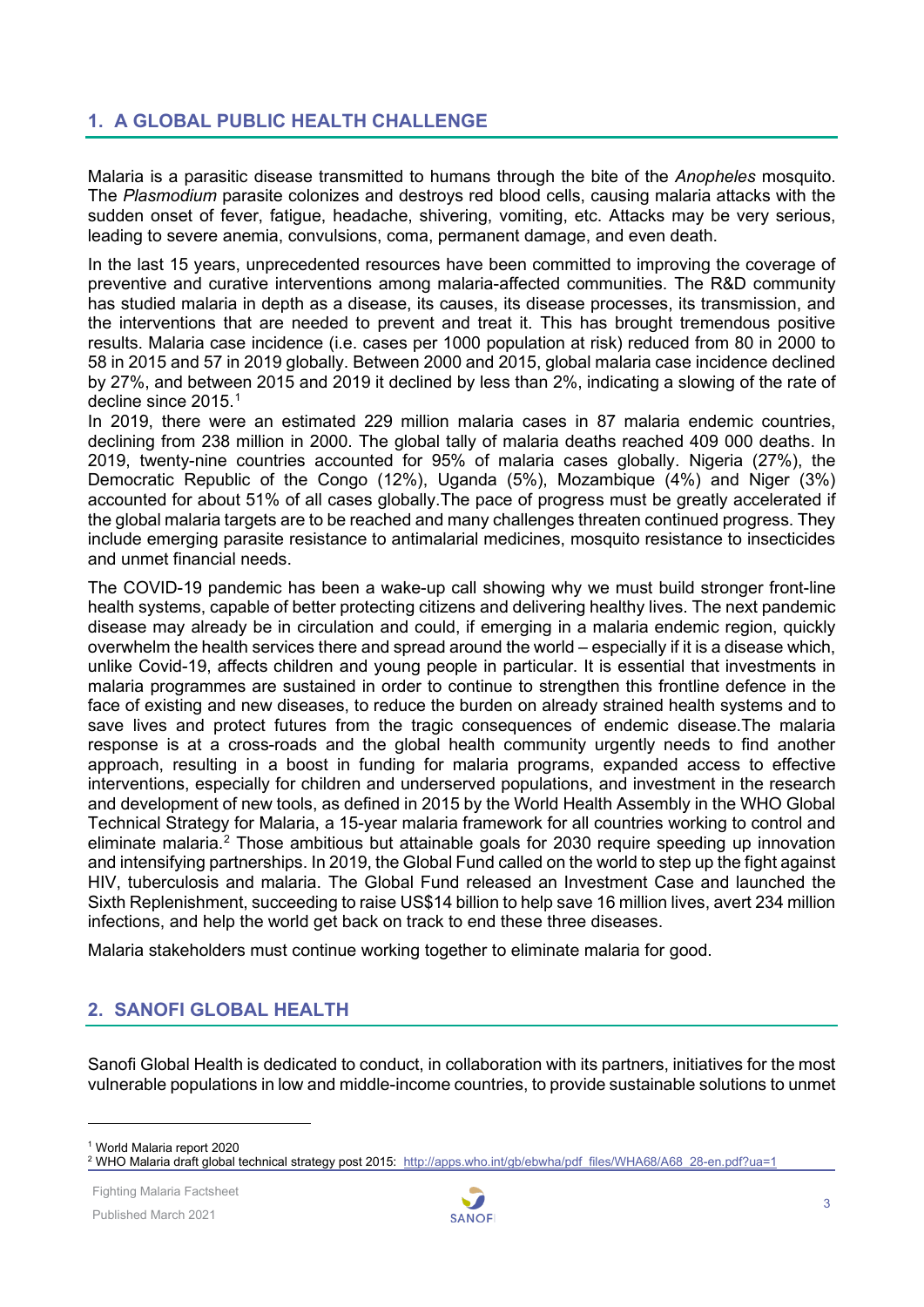medical needs in malaria, neglected tropical diseases, tuberculosis, diabetes, cardiovascular diseases, mental health and epilepsy.

Active since the 1930s in the research, production and distribution of anti-malarial drugs, Sanofi created a malaria program within its Global Health Department in 2001, strengthening Sanofi's role as a major player in the fight against malaria.



**Fig 1.1: Countries with Indigenous cases in 2000 and their status by 2018**

*Source:* FIG 1.1 WHO Malaria Report 2019

For more information about malaria, see:

- WHO, Malaria Factsheet, updated January 2020 [https://www.who.int/news-room/fact](https://www.who.int/news-room/fact-sheets/detail/malaria)[sheets/detail/malaria.](https://www.who.int/news-room/fact-sheets/detail/malaria)
- Global Malaria Threat Mapper [https://apps.who.int/malaria/maps/threats.](https://apps.who.int/malaria/maps/threats)

**The management of malaria is complex and requires many different types of know-how.**  Sanofi's malaria strategy supports the WHO and the global malaria community's vision of a world free of malaria through a portfolio of high-quality medicines, as well as information, education and communication initiatives and surveillance programs.

**By mobilizing Sanofi's resources in support of our partners (health authorities, ministries, non-governmental organizations, experts, communities and universities), Sanofi Global Health is** stepping up by committing to :

- Continue to provide the only hemi-synthetic quality assured artemisinin combination therapy (ACT) with a sustainable pricing and safety stock for all patients with uncomplicated Plasmodium falciparum malaria infection.
- Develop a prequalified primaquine formulation suitable to children.
- Strengthens disease awareness programmatic efforts with innovative digital technologies well-adapted to today's society and new generations.

## <span id="page-3-0"></span>**3. MALARIA INITIATIVES**

Sanofi supports a holistic approach to defeat malaria, for the appropriate prevention, diagnosis and treatment of the disease. Many different stakeholders must be involved to achieve success: scientific experts, National Malaria Control Programs (NMCPs), doctors, field nurses, community health workers, logisticians, teachers, and communities.

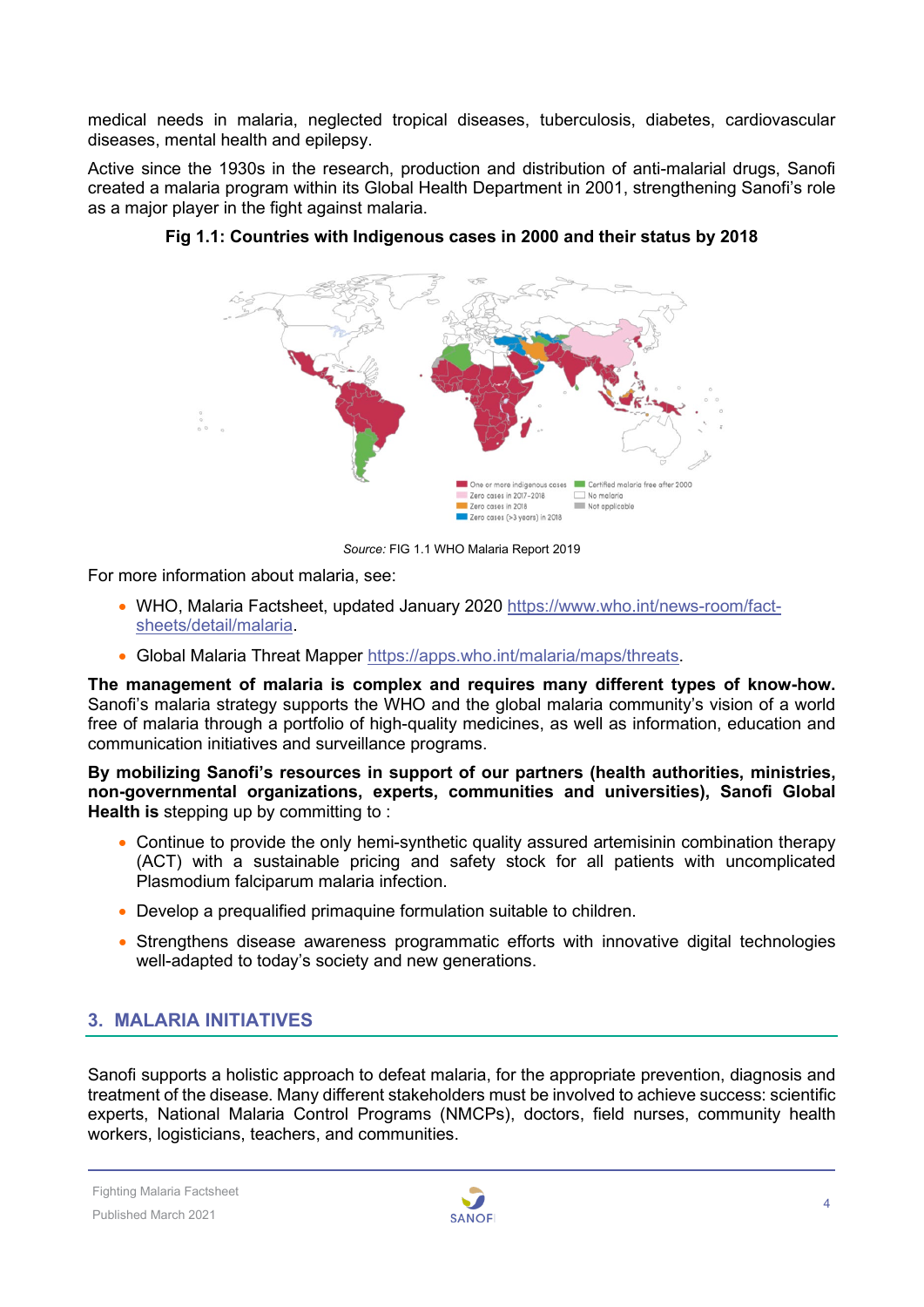Success in this field requires the development of educational tools designed to meet a range of different needs and adapted to different audiences. Along with scientific experts and NMCPs, Sanofi develops tools to provide the most complete information possible about the prevention, diagnosis and treatment of malaria.

#### **Targets and activities**

Educational printed and digital materials developed by Sanofi Global Health are provided to public health authorities and non-governmental organizations (NGOs), so that they can be adapted to fit the specific characteristics of each country, and used in the field by legitimate stakeholders (public officials, NGOs, school teachers, etc.). Innovative digital materials offer the opportunity for a broader dissemination using social network and TV channels.

## <span id="page-4-0"></span>**3.1. ASAQ Winthrop®, an affordable, high-quality anti-malarial medicine**

Artesunate Amodiaquine Winthrop® (ASAQ) is an anti-malarial medicine developed by Sanofi and Drugs for Neglected Diseases *initiative* (DND*i*).

ASAQ Winthrop® is an hemi-synthetic quality assured artemisinin combination therapy (ACT) particularly adapted to the needs of African patients, especially children, who are most vulnerable to malaria. Dosing is simple: one or two tablets once a day, depending on weight and age. This ease of use contributes to better patient compliance and helps reduce the risk of drug resistance.

This drug is manufactured in Morocco and is registered in most sub-Saharan African countries. Being pre-qualified by the WHO for 13 years with a recent renewal, ASAQ Winthrop® is accessible to major international programs, such as the Global Fund, UNICEF, and the President's Malaria Initiative.

To ensure its accessibility, ASAQ Winthrop® is sold according to adapted policies consistent with applicable laws to public organizations (such as governments, NGOs, and international funders). The price, which was set by Sanofi and DND*i* when ASAQ Winthrop® was first launched, at less than one dollar to treat an adult and 50 cents to treat a child, has become the standard reference price for new anti-malarial drugs.

<span id="page-4-1"></span>To date, more than 530 million treatments have been distributed, mainly in Sub-Saharan Africa.

## **3.2. Developing specific adapted formulae for children**

Adapted formulae of soluble Easy dissolution of tablets of ASAQ Winthrop® tablets for children have allowed easy case management of infants and children.

On the same track, Sanofi is currently working on making accessible Primaquine tablets more suitable for children. This molecule which is widely used for *Plasmodium vivax* malaria radical cure is also recommended as transmission blocking agent in *Plasmodium falciparum* malaria elimination. In order to ensure accurate dosage per weight, it is critical to make available adapted form for this essential drug.

Sanofi Global Health Programs involved in this development the center of Luleburgaz (Turkey) as well as the industrial site currently manufacturing Primaquine tablet 15mg in Cali (Colombia).

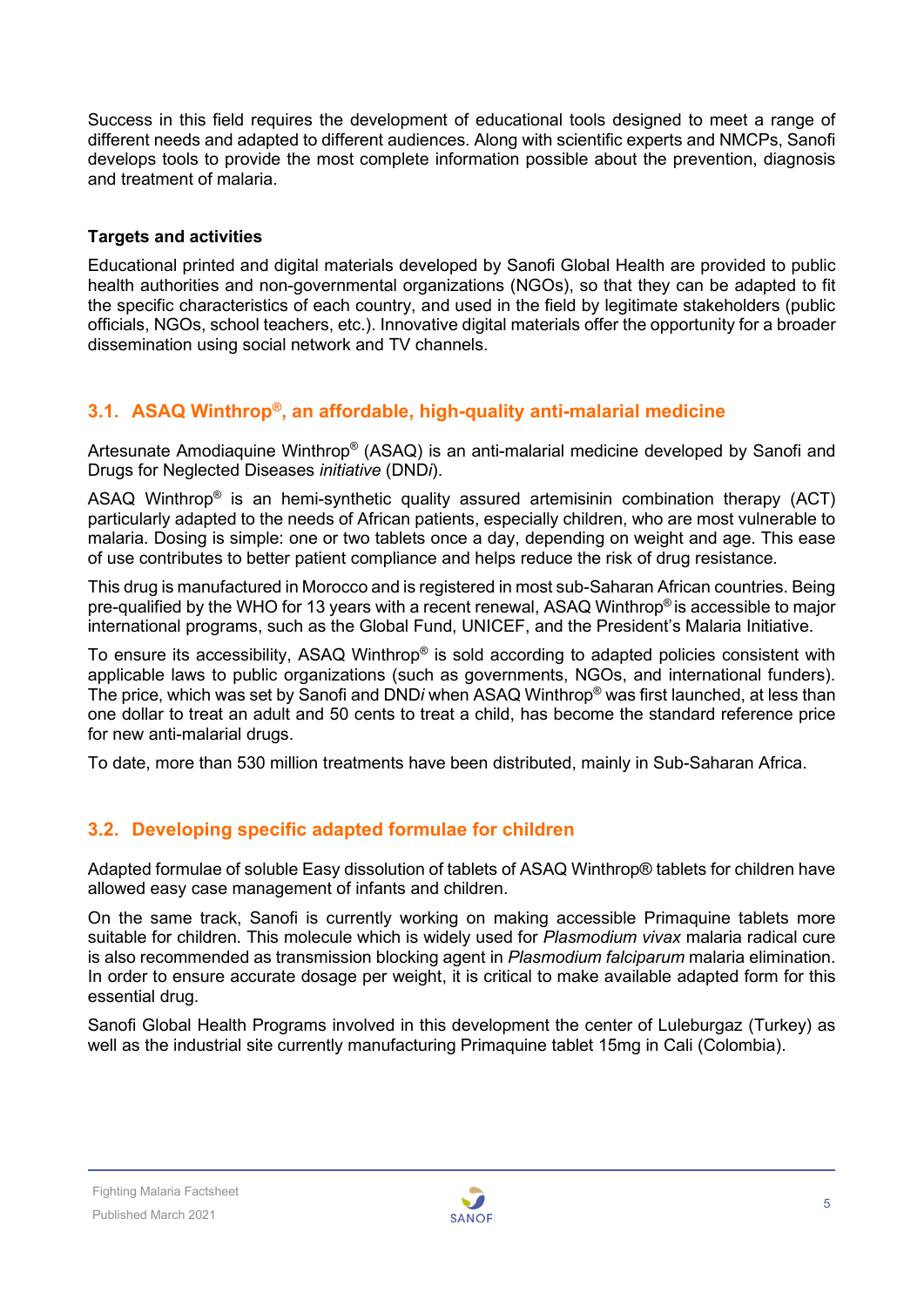## <span id="page-5-0"></span>**3.3. Promoting Behavior Communication for Change with children**

Children are the primary victims of malaria, and they are also the adults of tomorrow. Educating them is an essential part of the fight against malaria. A total of over 340 000 schoolchildren, mostly between 10 and 12 years of age, have taken part in these initiatives. Over time these children are expected to convey their acquired knowledge about malaria to their peers and families. It is difficult to estimate the total number of people reached indirectly through such an initiative, since knowledge dissemination can take many different forms.

The overall program is called Schoolchildren against Malaria program. This program aimed to use schoolchildren as change agents to lead to individual behavior change and engage the community in the fight against malaria. The Schoolchildren against Malaria program was first developed through collaboration between Sanofi and the NMCP in Côte d'Ivoire. Between 2008 and 2020, seventeen sub-Saharan African countries adopted the program: Burkina Faso, Burundi, Cameroon, Côte d'Ivoire, Democratic Republic of the Congo, Gabon, Ghana, Guinea, Kenya, Madagascar, Mozambique, Niger, Nigeria, Senegal, Tanzania, Togo and Uganda.

See video*<https://www.youtube.com/watch?v=nBp9xMZV1Gc> (Niger – French version) <https://www.youtube.com/watch?v=t831zJxNVwo> (Niger – English version)*

Three years ago, Sanofi took the opportunity of new technologies to initiate digital solutions development and to complete the range of tools for children and significantly increase the population reached by prevention messages on malaria. Those innovative materials are available on YouTube or on the web. In addition, these digital tools were disseminated proactively through a YouTube campaign in 4 African countries (Senegal, Ghana, Ivory Coast and Cameroon) and various TV programs late 2020. Such of dissemination increased significantly the number of people reached.

#### **3.3.1. Moski Kit®**

With the MOSKI KIT®, Sanofi offers children the opportunity to learn essential information about malaria, its dangers, and its prevention in a fun and interesting way. Presented in a school carrying case, the MOSKI KIT contains several complementary tools to teach key messages and remember key points.

In March 2016, the MOSKI KIT® was awarded the Most Valuable Patient Initiative or Service Award at the eyeforpharma Barcelona Awards.



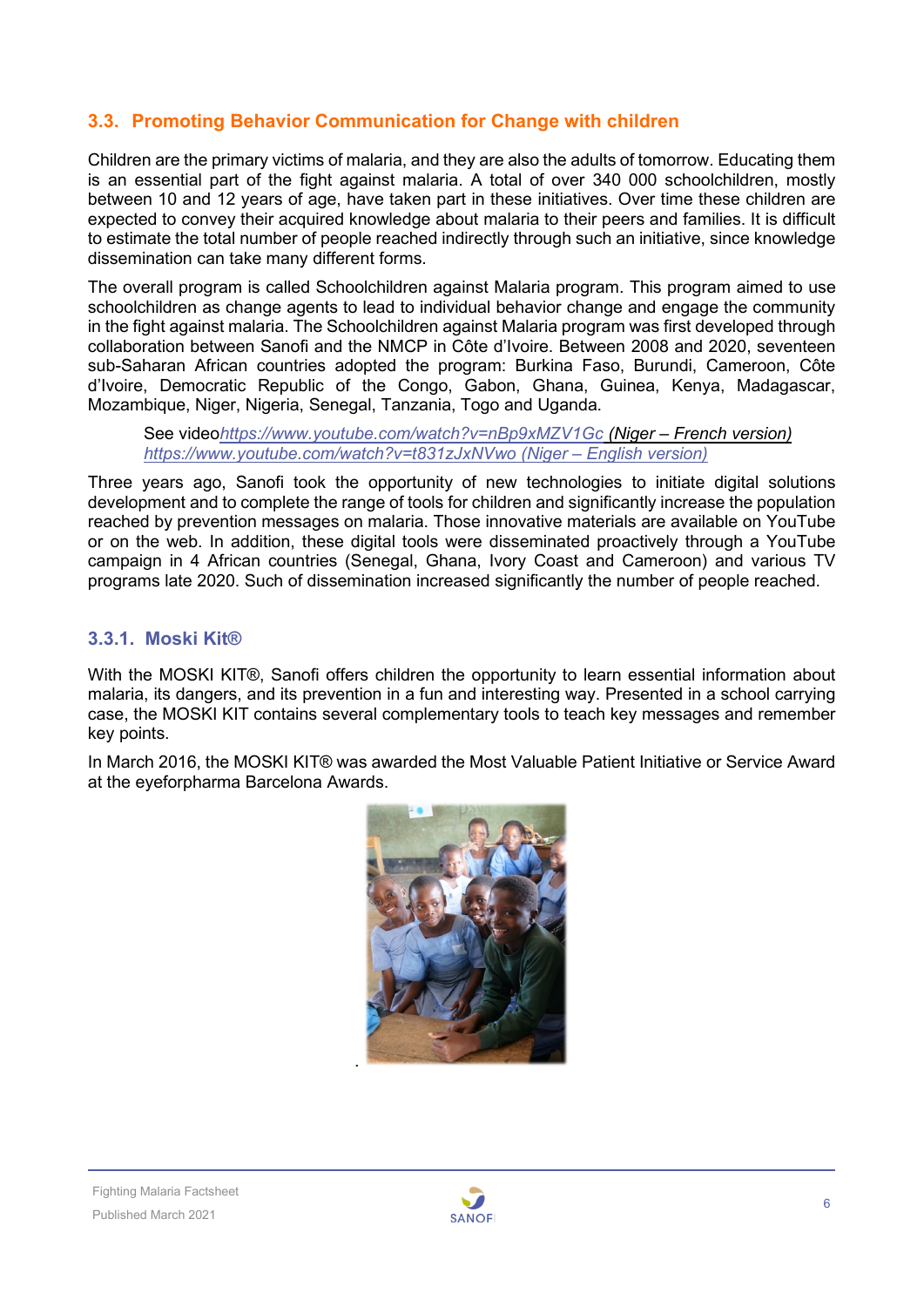#### **3.3.2. Moski® Toon**

Building on the success of the MOSKI KIT®, Sanofi has expanded its range of youth-oriented tools with a didactic cartoon called MOSKI® TOON. This new awareness tool focusses on a boy who teaches his young cousin about the various methods for prevention and management of malaria, Its impact on children's malaria knowledge attitudes and practices has been evaluated through a dedicated Knowledge Attitudes Practices (KAP) study in December 2016, on 410 children from 7 to 12 years old, in a mix of urban and rural households in Cote d'Ivoire and Kenya with IPSOS.

This cartoon available in French or English allowed children to acquire a better level of knowledge on the disease. It also encouraged them to change their behaviors regarding malaria, and to convince their relatives to do the same.

#### *See Moski® toon*:

• *<https://www.youtube.com/watch?v=i8Nq0B2CRD0> (cartoon – French version) <https://www.youtube.com/watch?v=6z1YxpoyGoU> (cartoon – English version)*

#### **3.3.3. Flash Malaria**

The Flash Malaria videos pursue Sanofi's range of Moski® edutainment digital tools to raise malaria awareness. Their very short duration (about 35 seconds) is perfectly adapted to social media. These eight episodes are available in French and English with subtitles and can be watched successively or on a regular basis.

The aim is to disseminate simple and short key messages related to prevention, environment, and management of malaria via social media to increase the reach in malaria endemic-countries.

• *See Flash Palu (French versions)* :

*#1 : La moustiquaire* <https://m.youtube.com/watch?v=xNYLT58NesE&feature=youtu.be>

*#2: Le grillage:* <https://m.youtube.com/watch?v=r2LTaqr8Mx0&feature=youtu.be>

*#3: L'environnement* [https://m.youtube.com/watch?v=FX\\_vqXmRvKY&feature=youtu.be](https://m.youtube.com/watch?v=FX_vqXmRvKY&feature=youtu.be)

*#4: Les insecticides:* <https://m.youtube.com/watch?v=oSUI5NJiI4U&feature=youtu.be>

*#5: La femme enceinte:* Sanofi – Flash paludisme 5 – [La femme enceinte -](https://www.youtube.com/watch?v=UQhqpsUdS44) YouTube

*#6: Le diagnostic:* <https://m.youtube.com/watch?v=VtGYCD-9d4A&feature=youtu.be>

*#7: Le traitement:* <https://m.youtube.com/watch?v=HCo1WNFTAic&feature=youtu.be>

*#8: Sept messages de prévention contre le paludisme:* Sanofi – [Flash paludisme –](https://www.youtube.com/watch?v=P4aTbuOu-Vw) 7 messages clés - [YouTube](https://www.youtube.com/watch?v=P4aTbuOu-Vw)

#### • *See Flash Malaria (English versions):*

#1: The mosquito net: https://m[.youtube.com/watch?v=fjf3rb5LF\\_k&feature=youtu.be](https://m.youtube.com/watch?v=fjf3rb5LF_k&feature=youtu.be)

- *#2: The wire mesh:* <https://m.youtube.com/watch?v=y42lZByh1cw&feature=youtu.be>
- *#3: The environment:* <https://m.youtube.com/watch?v=i78nJM7xWQY&feature=youtu.be>
- *#4: The insecticide:* https://m.youtube.com/watch?[v=SWMXVDHXC08&feature=youtu.be](https://m.youtube.com/watch?v=SWMXVDHXC08&feature=youtu.be)
- *#5: Pregnant women:* Sanofi Flash malaria 5 [Pregnant women -](https://www.youtube.com/watch?v=IzNZuPdM00I) YouTube
- *#6: The diagnostic:* <https://m.youtube.com/watch?v=Zz2gOEPWLKc&feature=youtu.be>